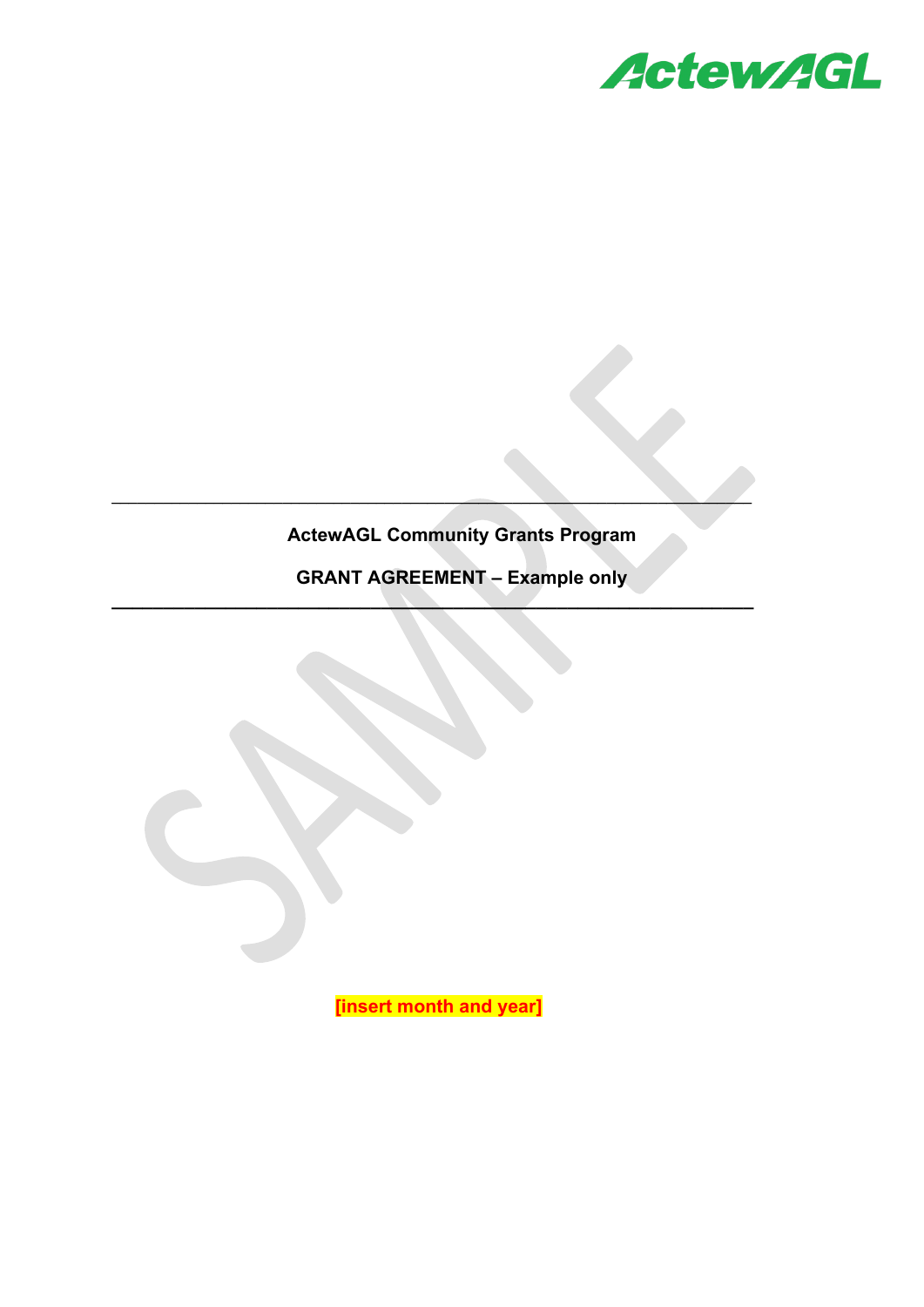

# **THIS GRANT AGREEMENT is made on [insert date and year]**

#### **BETWEEN:**

**ActewAGL Retail ABN 46 221 314 841**, a partnership of AGL ACT Retail Investments Pty Ltd (ABN 52 093 631 586) and Icon Retail Investments Limited (ABN 23 074 371 207) **("ActewAGL")**

and

**[insert name of grant recipient] A.B.N. (if applicable) ("Organisation")**

#### **RECITALS**

The Organisation has applied to ActewAGL for financial assistance to undertake the Approved Purpose and ActewAGL has agreed to provide a Grant subject to the terms and conditions of this Agreement.

#### **THE PARTIES AGREE as follows:**

#### **1. DEFINITIONS AND INTERPRETATION**

In this Agreement, unless the context otherwise requires:

**Agreement** means this Grant Agreement, including its recitals and any schedules or annexures (if any).

**Acquittal** occurs when ActewAGL has advised the Organisation that the completed report/s and financial information provided by the Organisation, using the provided form, in accordance with clause 3.7, are satisfactory.

**Approved Purpose** means the purpose or purposes set out in item 1 of Schedule 1.

**Auditor** means an accountant who is a member of the Institute of Chartered Accountants in Australia, the Australian Society of Certified Practicing Accountants or the National Institute of Accountants and who is independent from the Organisation.

**Auditor General** means the Auditor General for the Australian Capital Territory.

**Business Day** means a day other than a Saturday, Sunday or public holiday in the Australian Capital Territory.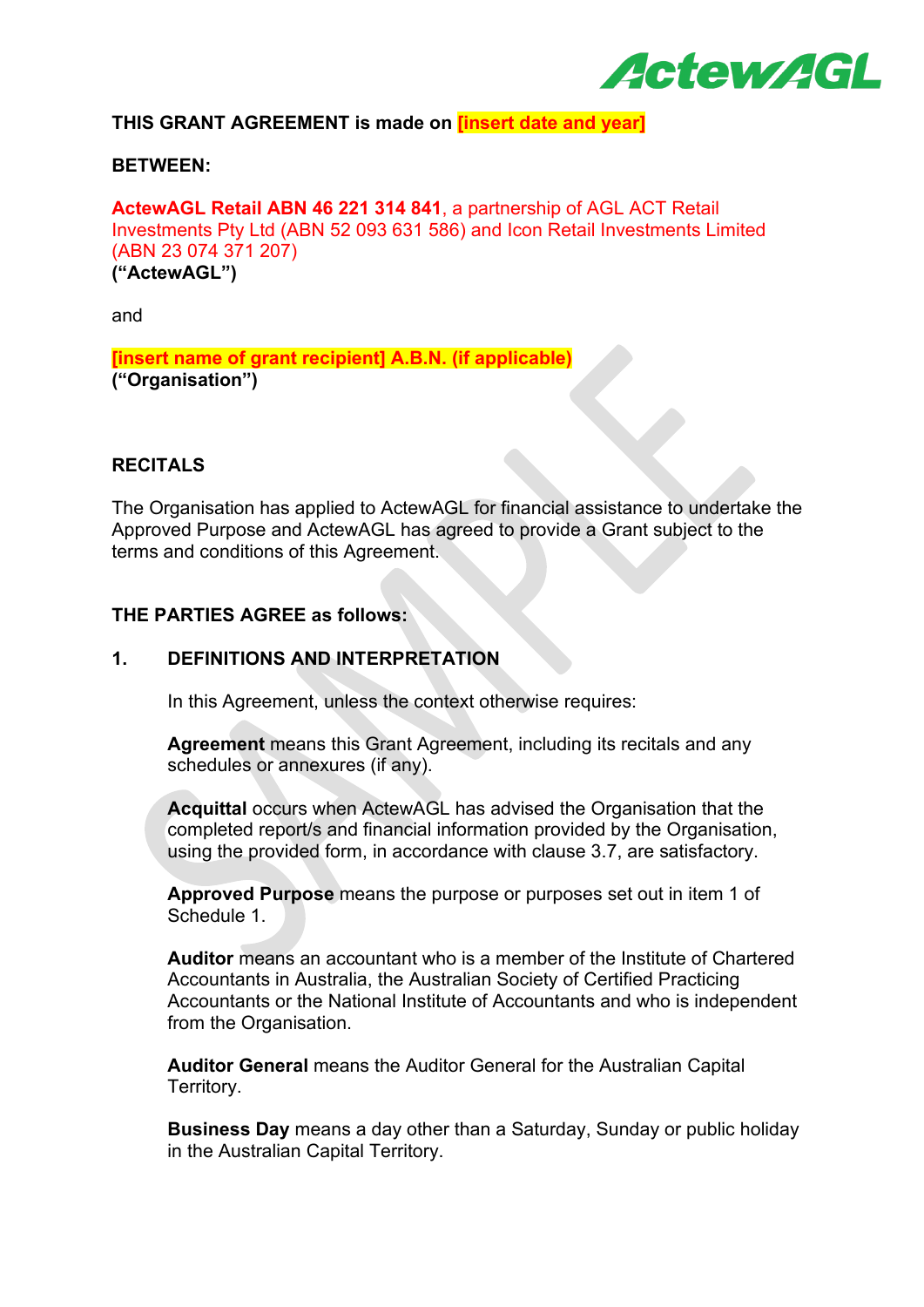

**Confidential Information** means any information which is disclosed or made available by or on behalf of ActewAGL to the Organisation during or in connection with this Agreement that is expressly stated, or could reasonably be expected, to be confidential, including this Agreement and the existence and terms of this Agreement, but excluding any information in the public domain (other than due to a breach of confidentiality).

**Grant** means the amount or amounts specified in item 7 of Schedule 1.

**Grant Requirements** means the tasks, obligations and grant eligibility criteria specified in Schedule 3.

**Party** means each of ActewAGL or the Organisation as the context requires and **Parties** means both of them.

**Project** means the initiative or activities to be undertaken with the Grant amount specified in item 2 of Schedule 1.

# **2. PAYMENT OF GRANT**

Subject to the terms and conditions of this Agreement, ActewAGL will pay to the Organisation the Grant amount in accordance with the payment schedule specified in item 8 of Schedule 1.

# **3 OBLIGATIONS OF ORGANISATION**

# **3.1 Satisfy the Grant Requirements**

The Organisation must satisfy the Grant Requirements specified in Schedule 3 at all times for the duration of the Project and agrees to promptly notify ActewAGL in writing if circumstances change and it can no longer satisfy the Grant Requirements.

# **3.2 Use of Grant Payment**

The Organisation will use the Grant amount solely for the Approved Purpose.

# **3.3 No Changes**

The Organisation will not make any changes to the Approved Purpose without the prior written consent of ActewAGL.

# **3.4 No Endorsement**

The Organisation agrees that nothing in this Agreement constitutes an endorsement by ActewAGL of any goods or services provided by the Organisation.

# **3.5 Acknowledgement of ActewAGL**

The Organisation will acknowledge ActewAGL in the manner set out in item 6 of Schedule 1.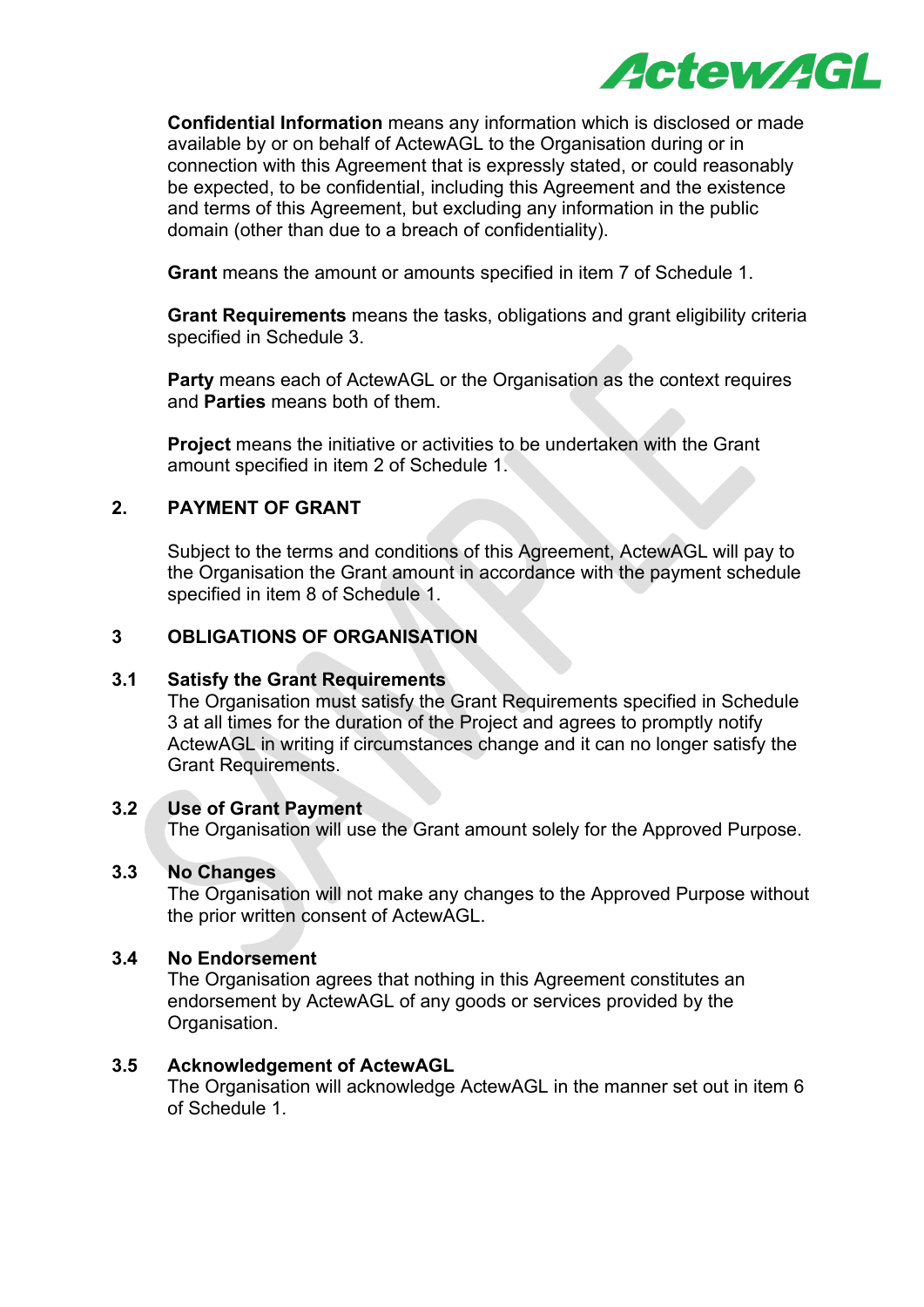

# **3.6 Request for Information**

The Organisation is to provide ActewAGL with any documents or information relating to this Agreement or the Project within ten (10) business days of receiving such a request from ActewAGL.

# **3.7 Accounts and Reporting**

- (a) The Organisation is to provide the progress reports, evaluation reports and financial statements specified in Schedule 2.
- (b) The Organisation is to keep proper financial records in accordance with generally accepted accounting principles and practices.

# **3.8 Special Conditions of Grant**

The Organisation agrees to comply with the special conditions (if any) specified in item 4 of Schedule 1.

# **3.9 General Undertaking of Organisation**

The Organisation must:

- (a) at all times duly perform and observe its obligations under this Agreement and will promptly inform ActewAGL in writing, of any occurrence which might adversely affect its ability to do so in a material way;
- (b) undertake its responsibilities under this Agreement with integrity, good faith and probity in accordance with good corporate governance practices;
- (c) allow ActewAGL to refer to the Organisation and use the Organisation's logo on its website and in any advertising or promotional material at any time;
- (d) not, nor attempt to, sell, transfer, assign, mortgage, charge or otherwise dispose of or deal with any of its rights, entitlements and powers or obligations under this Agreement;
- (e) comply with all State and Commonwealth laws, rules, regulations and by-laws;
- (f) cooperate fully with ActewAGL in the administration of this Agreement; and
- (g) upon reasonable notice, provide ActewAGL or its agents, with access at any reasonable time and from time to time to the Organisation's premises, financial records, other documents, equipment and other property for the purpose of audit and inspection by ActewAGL in order to verify compliance by the Organisation with this Agreement.

# **4. REPAYMENT AND RETENTION OF GRANT**

The Organisation must repay to ActewAGL any amounts that ActewAGL has paid which are not used in accordance with this Agreement unless there has been written agreement otherwise between the parties.

# **5. LIMITATION OF LIABILITY**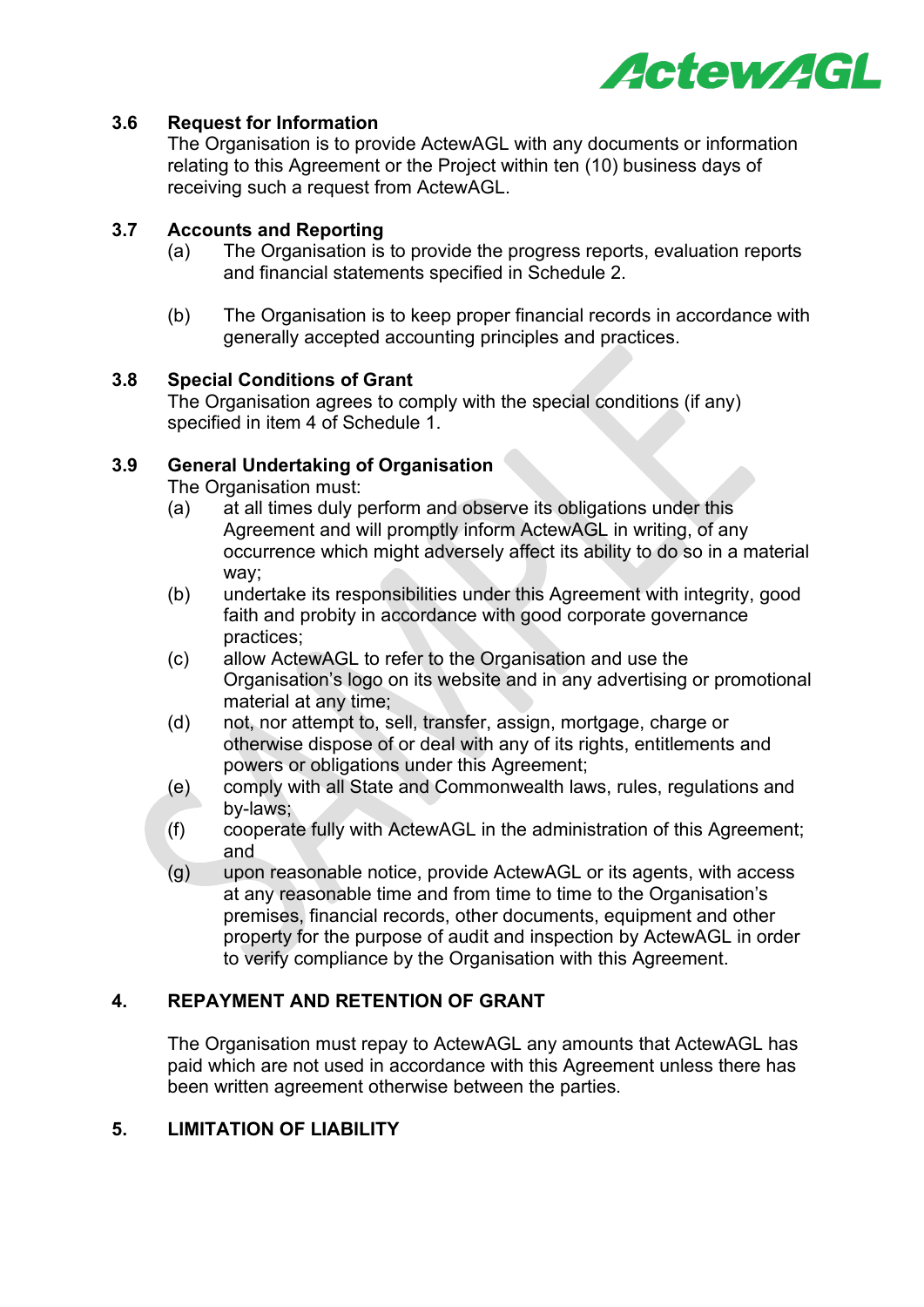

ActewAGL does not accept any responsibility or liability for the success or otherwise of the Approved Purpose and is not liable for any losses which may be suffered by the Organisation in undertaking the Approved Purpose.

# **6. INSURANCE**

The Organisation must maintain adequate insurance related to the Approved Purpose, for the duration of the Project, and provide ActewAGL with proof of insurance when requested.

# **7. NOTICES**

Any notice or other communication that may or must be given under this Agreement:

- (a) must be in writing;
- (b) may be given by an authorised officer of the Party giving notice;
- (c) must be:
	- (i) hand delivered or sent by prepaid post to the address of the Party receiving the notice as set out in item 5 of Schedule 1; or
	- (ii) sent by email to the email address of the Party receiving the notice as set out in item 5 of Schedule 1;
- (d) subject to paragraph (e), is taken to be received:
	- $(i)$  in the case of hand delivery, on the date of delivery;
	- (ii) in the case of post, on the third Business Day after posting; and
	- $(iii)$  in the case of email, on the date the email is sent; and
- (e) if received after 5.00 pm or on a day other than a Business Day, is taken to be received on the next Business Day.

# **8. DEFAULT AND TERMINATION**

#### **8.1 Event of Default by the Organisation**

An Event of Default occurs if:

- (a) the Organisation breaches any of its obligations under this Agreement which continues without remedy for ten (10) business days after notice in writing has been served on the Organisation by ActewAGL;
- (b) the Organisation becomes insolvent or is deemed to be insolvent under the *Corporations Act 2001 (*Cth); or
- (c) if ActewAGL has reasonable grounds to believe that the Organisation is unwilling or unable to comply with its obligations under this Agreement.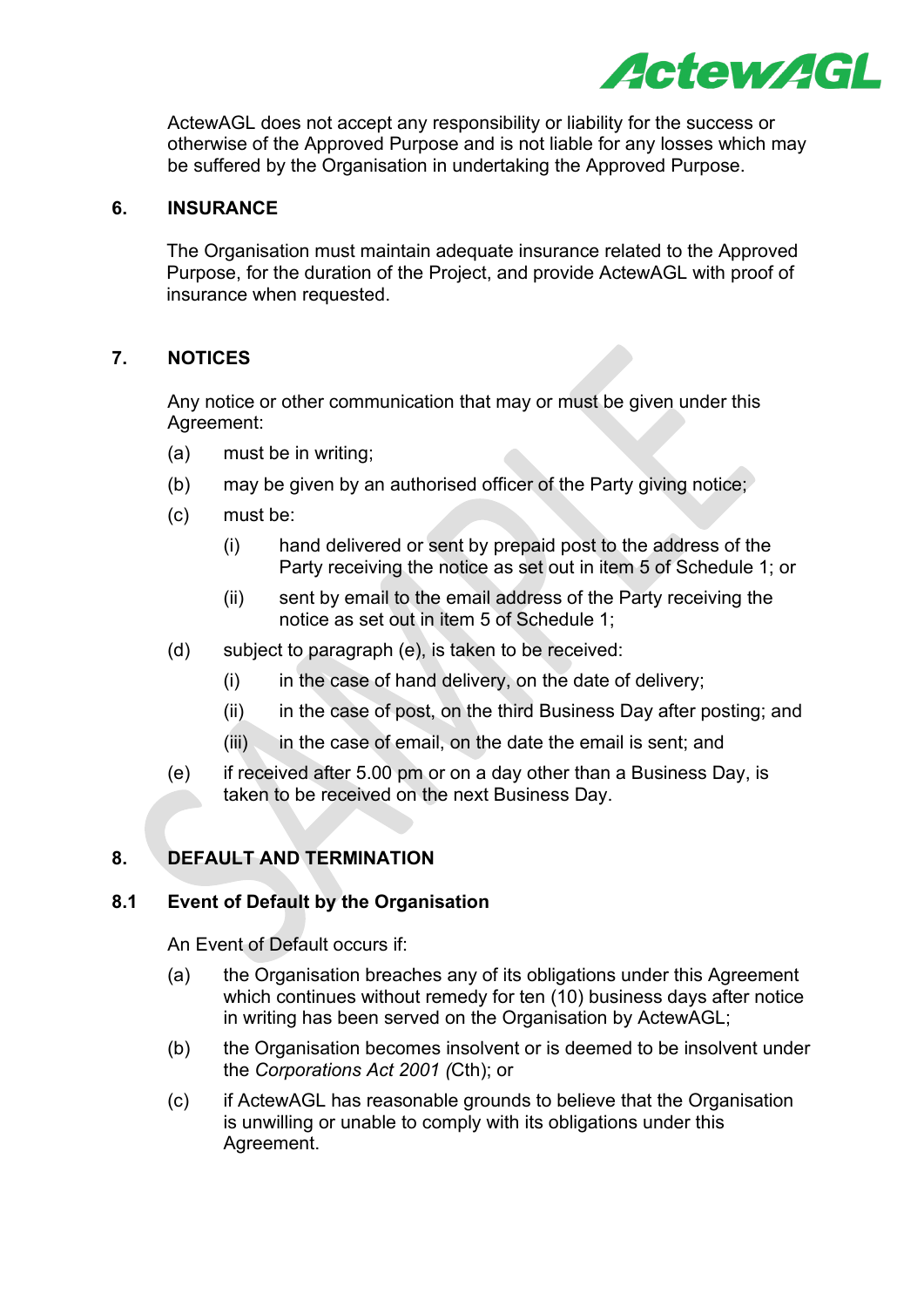

#### **8.2 Effect of Event of Default**

If an Event of Default occurs, ActewAGL may either:

- (a) terminate the Agreement by providing a further ten (10) business days notice in writing to the Organisation of the Event of Default; or
- (b) suspend payment of the Grant amount until the Event of Default is remedied.

#### **8.3 Recommencement of Grant Payment**

ActewAGL may, in its absolute discretion, recommence payment of the Grant amount if and when the Organisation has rectified the Event of Default.

#### **8.4 Acquittal**

Unless earlier terminated, this Agreement will terminate at the time of Acquittal.

# **9. CONFIDENTIAL INFORMATION AND PRIVACY**

# **9.1 Confidential information**

- (a) Subject to clause 9.1(b), the Organisation must:
	- (i) keep the Confidential Information confidential and not directly or indirectly disclose or make that Confidential Information available to any other person; and
	- (ii) only use the Confidential Information strictly for the purposes of performing any obligations it may have under this Agreement.
- (b) Subject to clause 9.1(c), the Organisation may disclose Confidential Information:
	- (i) to the extent required by law; and
	- (ii) with the prior written consent of ActewAGL.
- (c) The Organisation must ensure that any recipient of Confidential Information under clause 9.1(b)(ii) complies with this clause 9.1 as if it were the Organisation, and the Organisation will remain fully liable to ActewAGL for any failure on the part of such a recipient to keep the Confidential Information confidential.

# **9.2 Return or destruction of Confidential Information**

(a) Subject to clause 9.2(b), upon termination or expiry of this Agreement, the Organisation must promptly deliver to ActewAGL or destroy all documents and other material containing Confidential Information in the possession or control of the Organisation and give ActewAGL written confirmation that the Organisation has complied with this clause 9.2(a).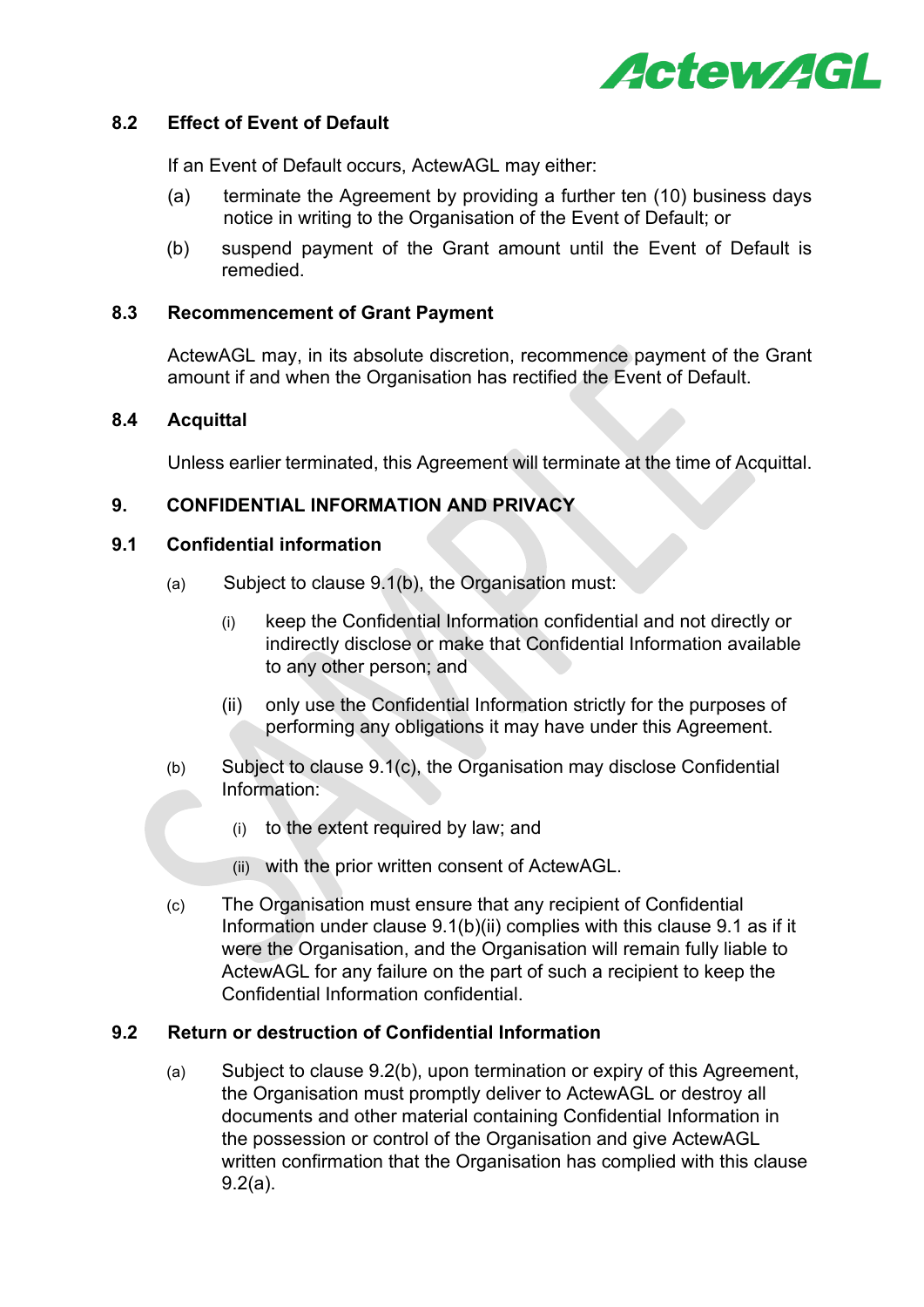

(b) The Organisation may retain a copy of the Confidential Information for so long as is required by law or reasonable insurance, audit or tax purposes. After this time, the Organisation must return or destroy the copies, and confirm the Organisation's compliance, as required by clause 9.2(a).

# **9.3 Privacy**

The Organisation must comply with the Australian Privacy Principles, as set out in the *Privacy Act 1988* (Cth).

# **10. GOODS AND SERVICES TAX (GST)**

- (a) For the purposes of clause 10:
	- (i) "GST" means the goods and services tax applicable to any taxable supplies as determined by the GST Act;
	- (ii) "GST Act" means *A New Tax System (Goods and Services Tax) Act 1999 (Cth)* and includes all associated legislation and regulations; and
	- (iii) the terms "supply", "tax invoice", "taxable supply" and "value" have the same meanings as in the GST Act.
- (b) If the supply of anything under this Agreement is a taxable supply under the GST Act, the Grant amount shall be inclusive of GST.
- (c) The obligation of ActewAGL to pay the GST on any supply by the Organisation under this Agreement is conditional upon the prior issue by the Organisation to ActewAGL of a tax invoice, which complies with the GST Act. This provision applies notwithstanding any law to the contrary.
- (d) If the Parties agree that ActewAGL will issue the Organisation with a Recipient Created Tax Invoice (RCTI), then the Parties hereby agree that:
	- (i) ActewAGL will issue a RCTI in respect of GST payable on the supply of the Project and the Organisation will not issue tax invoice in respect of that supply;
	- (ii) the Organisation warrants that it is registered for the purposes of GST and the Organisation will notify ActewAGL in writing if it ceases to be registered for the purposes of GST during the term of this Agreement ("the Term");
	- (iii) ActewAGL warrants that it is registered for the purposes of GST and ActewAGL will notify the Organisation in writing if it ceases to be registered for the purposes of GST, or if it ceases to satisfy the requirements of the *GST Act* during the Term ; and
	- (iv) ActewAGL will indemnify and keep indemnified the Organisation for GST and any related penalty that may arise from an understatement of the GST payable on the supply of the Project for which ActewAGL issues a RCTI under this Agreement.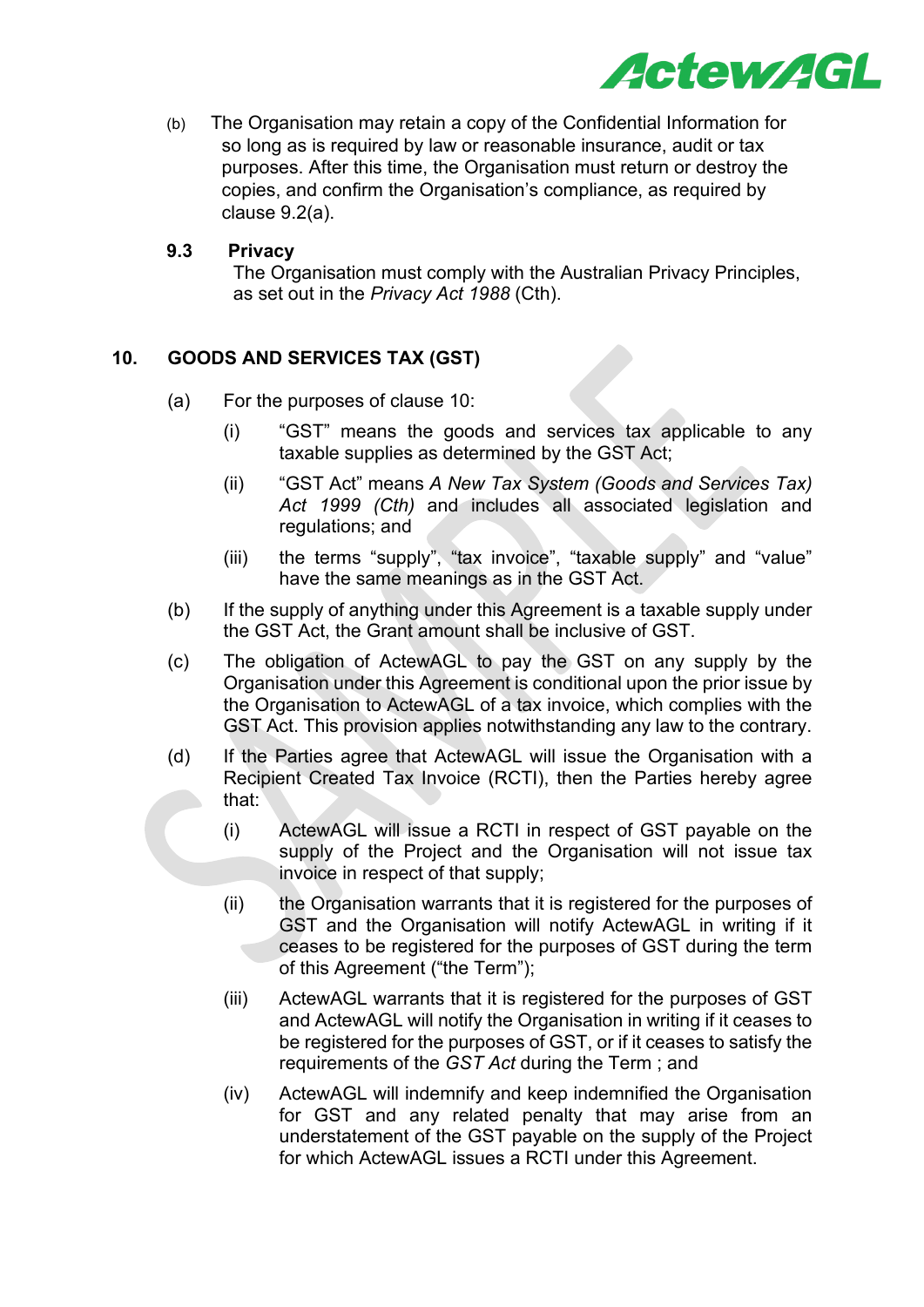

#### **11. RELATIONSHIP**

The Parties agree that nothing in this Agreement may be construed to make either of them a partner, agent, employee or joint venturer of the other.

#### **12. WAIVER**

- (a) No right under this Agreement shall be deemed to be waived except by notice in writing signed by both Parties.
- (b) A waiver by either Party will not prejudice that Party's rights in relation to any further breach of this Agreement by the other Party.
- (c) Any failure to enforce this Agreement, or any forbearance, delay or indulgence granted by one Party to the other Party, will not be construed as a waiver of any rights.

#### **13. ENTIRE AGREEMENT**

This Agreement constitutes the entire agreement between the Parties and supersedes all communications, negotiations, arrangements and agreements, whether oral or written, between the Parties with respect to the subject matter of this Agreement.

#### **14. VARIATION**

Any modification, amendment or other variation to this Agreement must be made in writing duly executed by both Parties.

# **15. DISPUTE RESOLUTION**

Before resorting to external dispute resolution mechanisms, the Parties shall in good faith attempt to settle by negotiation any dispute in relation to this Agreement, and where practical, each Party shall refer the matter to personnel who have authority to intervene and facilitate some form of resolution.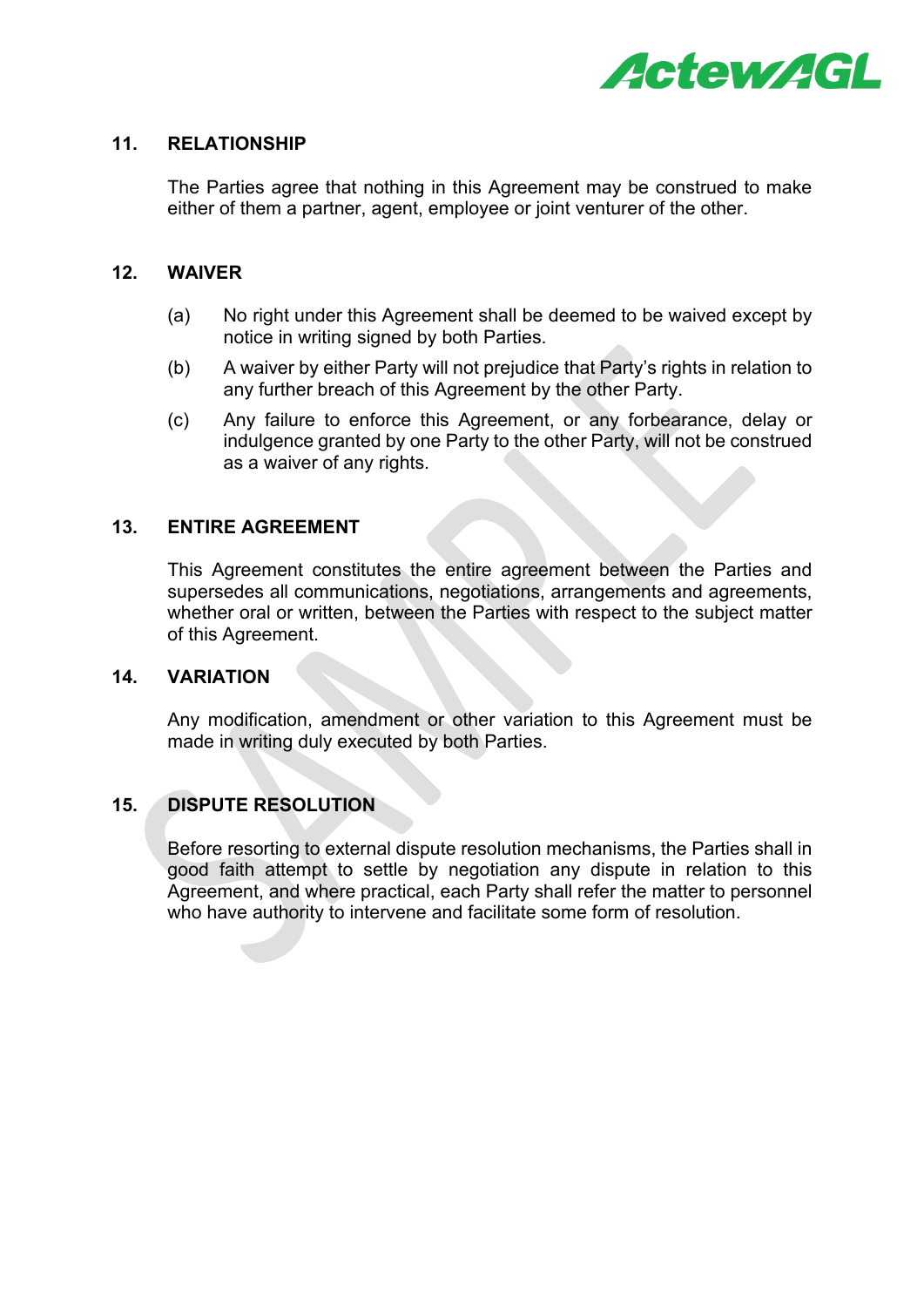

#### **Executed as an agreement:**

Signed for and on behalf of **ActewAGL Retail ABN 46 221 314 841** by its authorised representative

←

←

Signature of authorised representative Signature of witness

Name of authorised representative (print)

Name of witness (print)

Date

**Executed** by [*insert name of company*] in accordance with Section 127 of the *Corporations Act 2001* (Cth)

Signature of director Signature of director/company secretary/sole director and sole company secretary (Please delete as applicable)

Name of director (print) Name of director/company secretary/ sole director and sole company secretary (print)

**Date**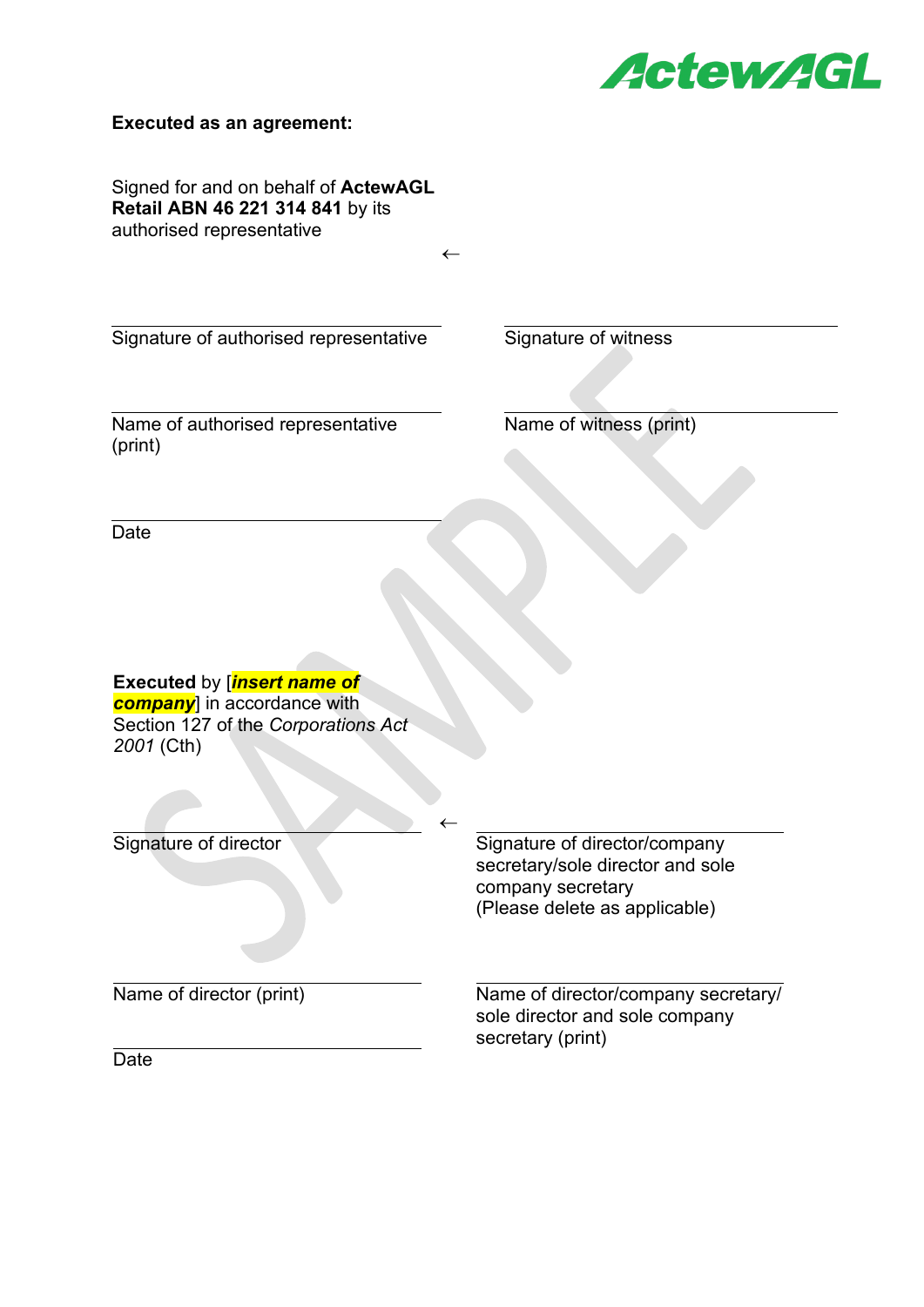

# **SCHEDULE 1**

#### **DEFINITION OF PROJECT TO BE FUNDED**

#### **1. Approved Purpose of the Grant**

[Include full description of the Approved Purpose of the Grant.]

#### **2. Project Definition and/or Anticipated Activities**

[Include full description of the project and/or anticipated activities to be undertaken with the Grant amount, including any specified stages of development/project requirements, contract management or implementation timeframes.]

# **3. Agreement Term**

[Note the effect of clause 8.4 whereby, unless earlier terminated, this Agreement will terminate at the time of Acquittal, no later than 31 March 2022. In this context, Acquittal means ActewAGL has advised the Organisation that the reports and financial information provided by the Organisation in accordance with clause 3.6 are satisfactory.]

#### **4. Special Conditions of the Grant**

[Detail any specific conditions in relation to the unique requirements of this Grant, as appropriate. For example, special conditions that might be applied to a Grant could include issues, such as the maintenance of Quality Standards, management of intellectual property generated by the Grant or requirements for notification of a Serious Incident.]

#### **5. Notice Addresses**

(a) ActewAGL 40 Bunda Street, Canberra ACT 2601

Email:

(b) Organisation Registered Mail

Email:

# **6. Acknowledgement of ActewAGL**

The Organisation will acknowledge ActewAGL by posting a supplied social media tile at a requested time upon being selected for a grant. Further requests may be made of the Organisation at the discretion of ActewAGL and will be mutually agreed upon.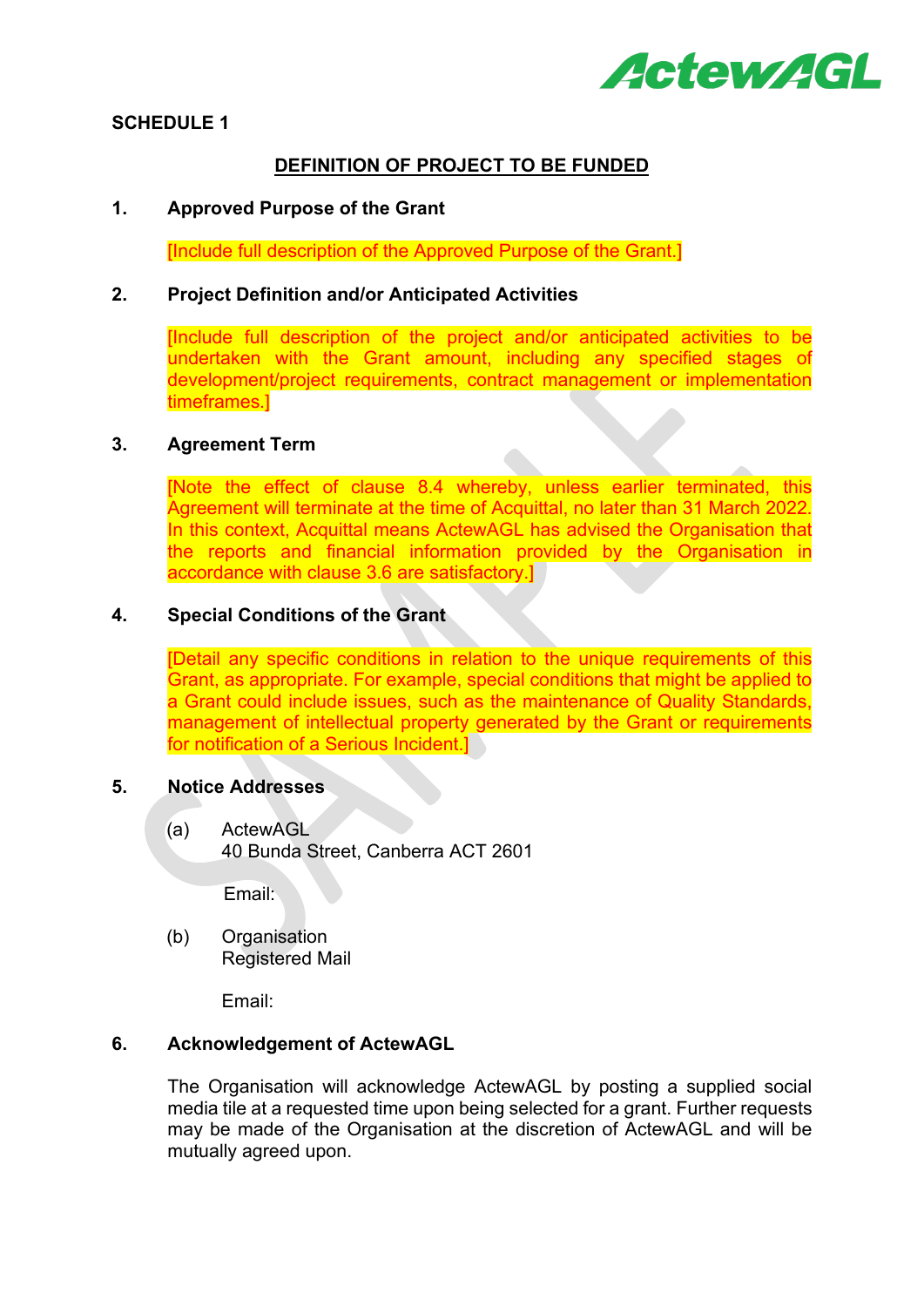

# **PAYMENT SCHEDULE**

# **7. Total Amount of Grant**

Grant Amount \$……………<br>GST \$……………  $$$ ................. (if not included in Grant Amount)

# **8. Method of Payment**

Payment of the Grant amount (inclusive of GST) will be made in full within thirty (30) business days of the date of invoice receipt from the Organisation.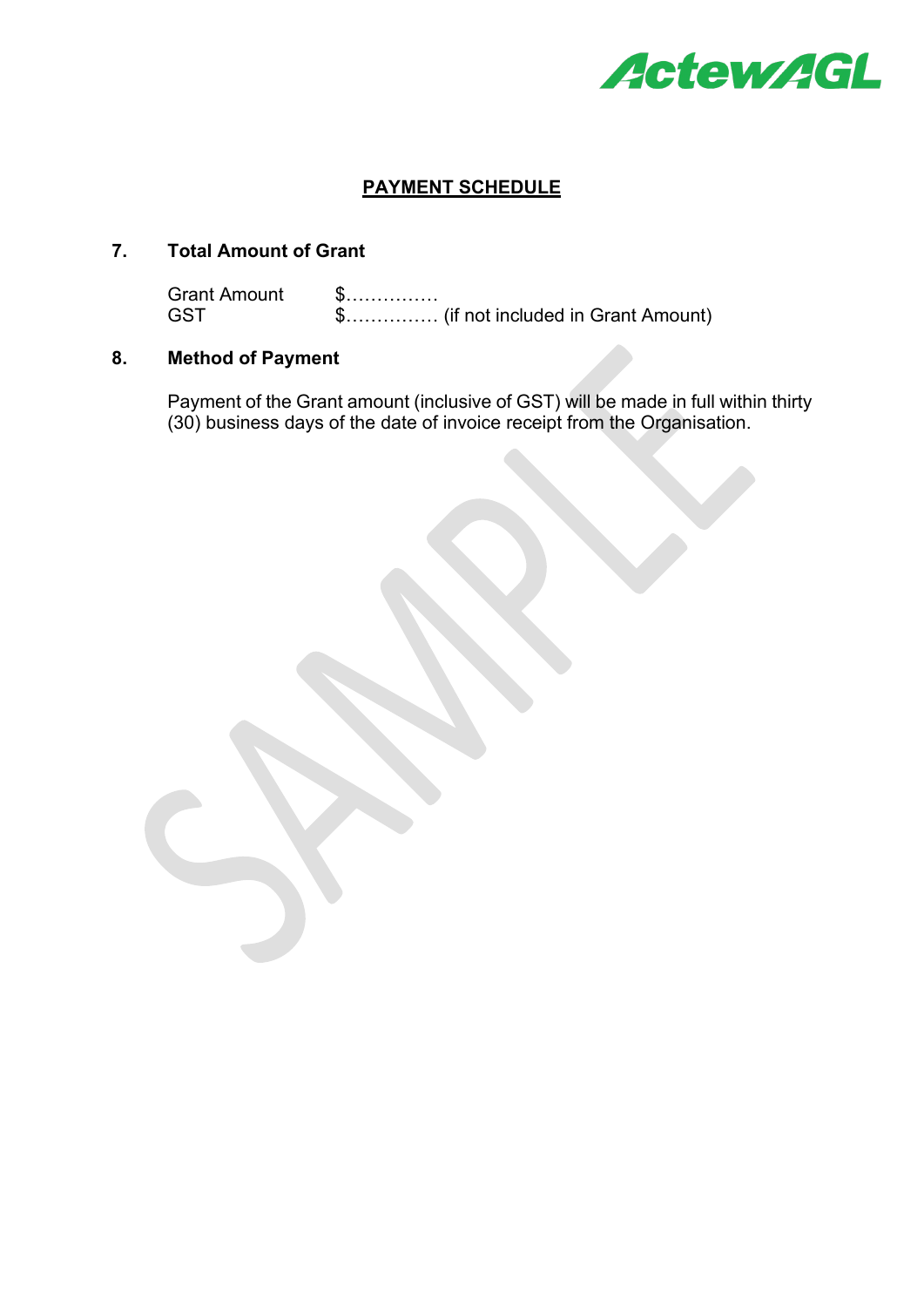

#### **SCHEDULE 2**

#### **REPORTING REQUIREMENTS**

1. Reports to be provided as at:

31 March 2022, using the ActewAGL Community Grant Acquittal report form.

2. Evaluation Arrangements:

Completion of the ActewAGL Community Grant Acquittal report form, detailing the project outcomes, organisational learnings and a summary of the impact on the target audience.

3. Provide a Statement of Income and Expenditure related to this Agreement by 31 March 2022 as specified by ActewAGL.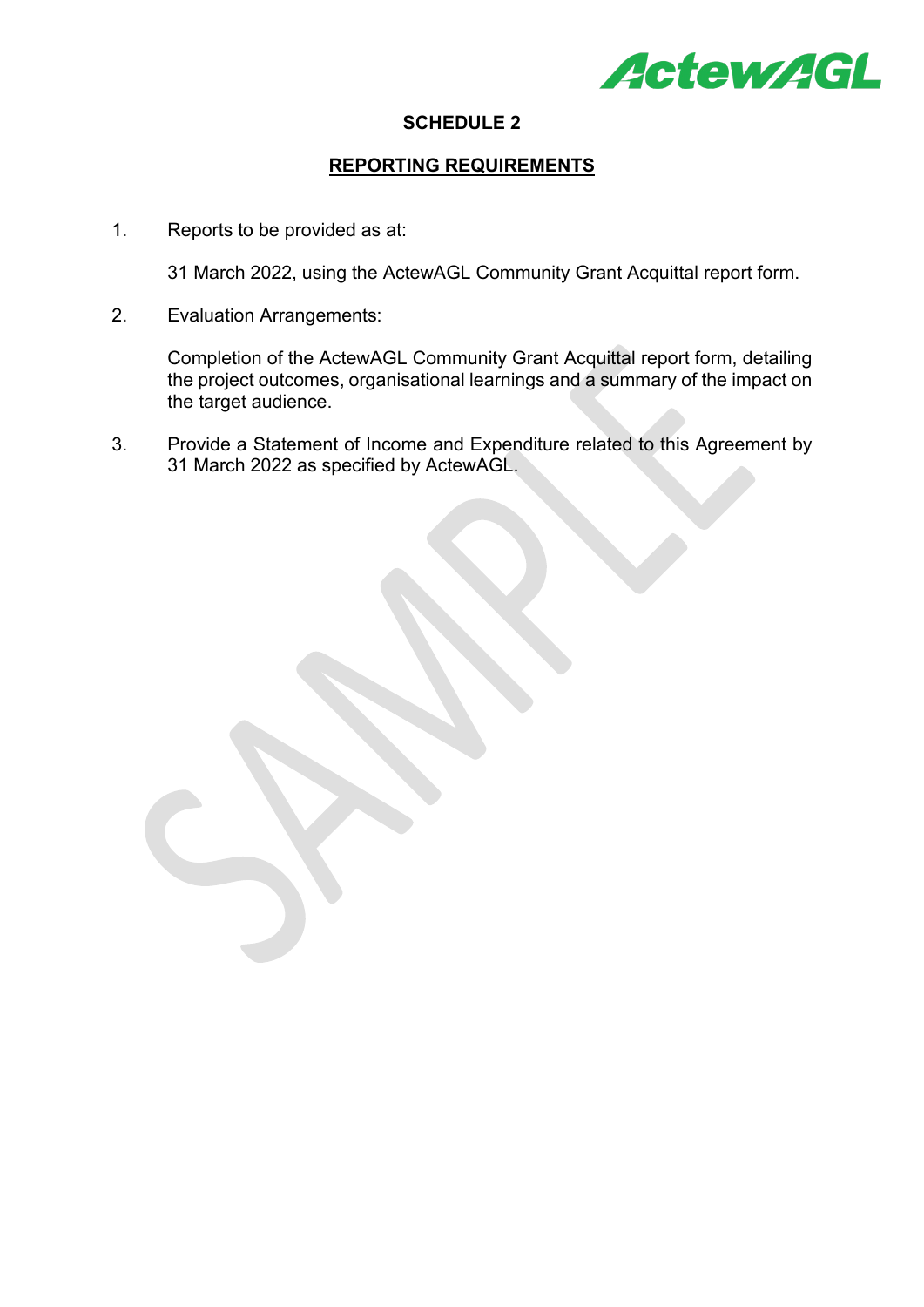

# **SCHEDULE 3**

# **GRANT REQUIREMENTS**

# **1. Organisation's Requirements**

The Organisation must:

- (a) obtain ActewAGL prior written consent each time the Organisation proposes to use ActewAGL's logo or refer to this Agreement, the Grant Payment or ActewAGL's support or sponsorship;
- (b) take responsibility for and rectify immediately, at their own cost, any misuse or alteration of ActewAGL's logo by the Organisation;
- (c) comply with any conditions ActewAGL may impose on the Organisation's use of ActewAGL's logo or references to this Agreement, the Grant Payment or ActewAGL's support or sponsorship;
- (d) provide ActewAGL with periodic reports highlighting the impact of the Grant Payment on request;
- (e) do nothing that would, or could be reasonably expected to, adversely affect ActewAGL's business, reputation, interests or goodwill; and
- (f) comply with all reasonable and lawful instructions or directions given by ActewAGL.

# **2. Grant Eligibility Criteria**

To be eligible for an ActewAGL Community Grant, your organisation must meet the following criteria:

- $(a)$  Be located in the ACT or surrounding NSW region<sup>[1](#page-12-0)</sup>.
- (b) Be an ActewAGL electricity and/or gas customer (business or residential).
- (c) Be a local charity or not-for-profit organisation registered with Australian Charities and Not for Profits Commission (ACNC) and be classified as a small or medium sized organisation (under \$1 million in annual revenue) by the ACNC. Organisations listed as 'large' are ineligible for the ActewAGL Community Grants Program.

<span id="page-12-0"></span><sup>1</sup> ActewAGL's supply region by postcode is; 2535, 2536, 2537, 2538, 2539, 2540, 2541, 2545, 2546, 2548, 2549, 2550, 2551, 2580, 2581, 2582, 2583, 2584, 2585, 2586, 2587, 2594, 2611, 2618, 2619, 2620, 2621, 2622, 2623, 2624, 2625, 2626, 2627, 2628, 2629, 2630, 2631, 2632, 2633, 2720.